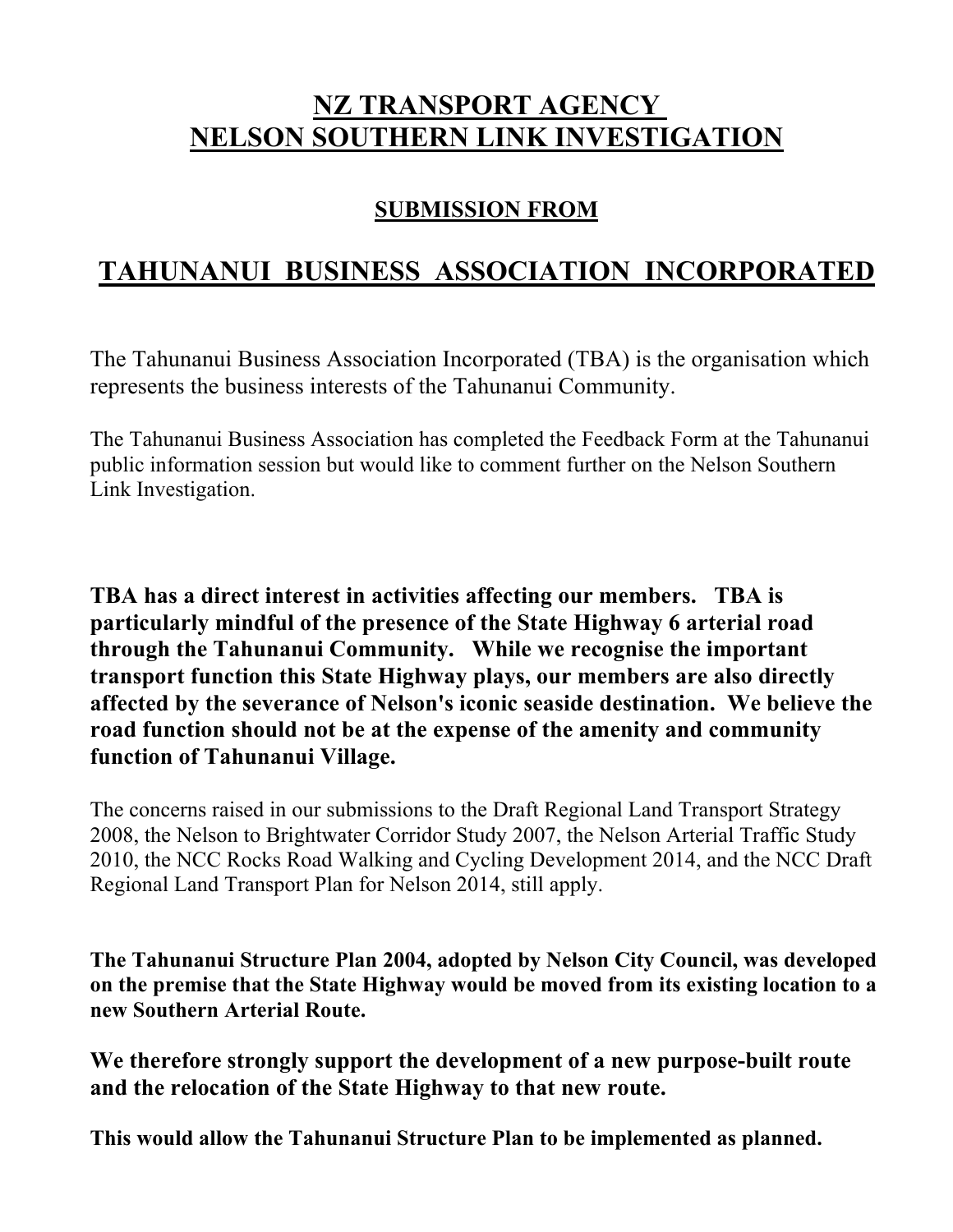The relocation of the State Highway to a purpose-built route would reduce the number of heavy traffic vehicles currently using Tahunanui and Annesbrook Drives and putting pressure on the inadequate infrastructure.

There is already congestion along Rocks Road and Tahunanui Drive at various periods of the day, creating expensive time delays, making it difficult for people to access facilities along the route, and go about their day to day business and activities. It is also putting pressure on side residential roads as vehicles endeavour to by-pass the worst of the congestion.

Many of our members have difficulty getting in and out of their properties as do their clients. Particularly affected are those providing visitor accommodation and services. Many customers do not become return customers because of these access issues.

**Options A and B** include the statements that - *"...network optimisation and travel demand management activities that complement widening the arterial roads." "This approach is likely to affect the local environment …along, in and around the two arterials. We would also need to consider where the road would be widened and what implications this may have for access onto the existing arterials."*

TBA is concerned about the severe effects that Options A and B could have on the Tahunanui community. Clearways and multi lanes of heavy traffic along Tahunanui Drive would create increased separation between the east and west sides of Tahunanui with road closures and restricted access/exit points making it very difficult for the community to access businesses, school, public amenities, health services and recreational facilities.

**TBA believes that these options would have an extremely negative impact on Nelson's premier tourist and recreational areas of Tahunanui Beach and the Waterfront. There would be serious safety issues for our community with either of these options.**

The Tahunanui Structure Plan proposed the development of a people friendly village environment at Tahunanui - *"....to promote a village heart for Tahunanui that is compact, walkable, diverse, accessible" and "...to improve access to and enhance ...the area through a network of well connected links and spaces".*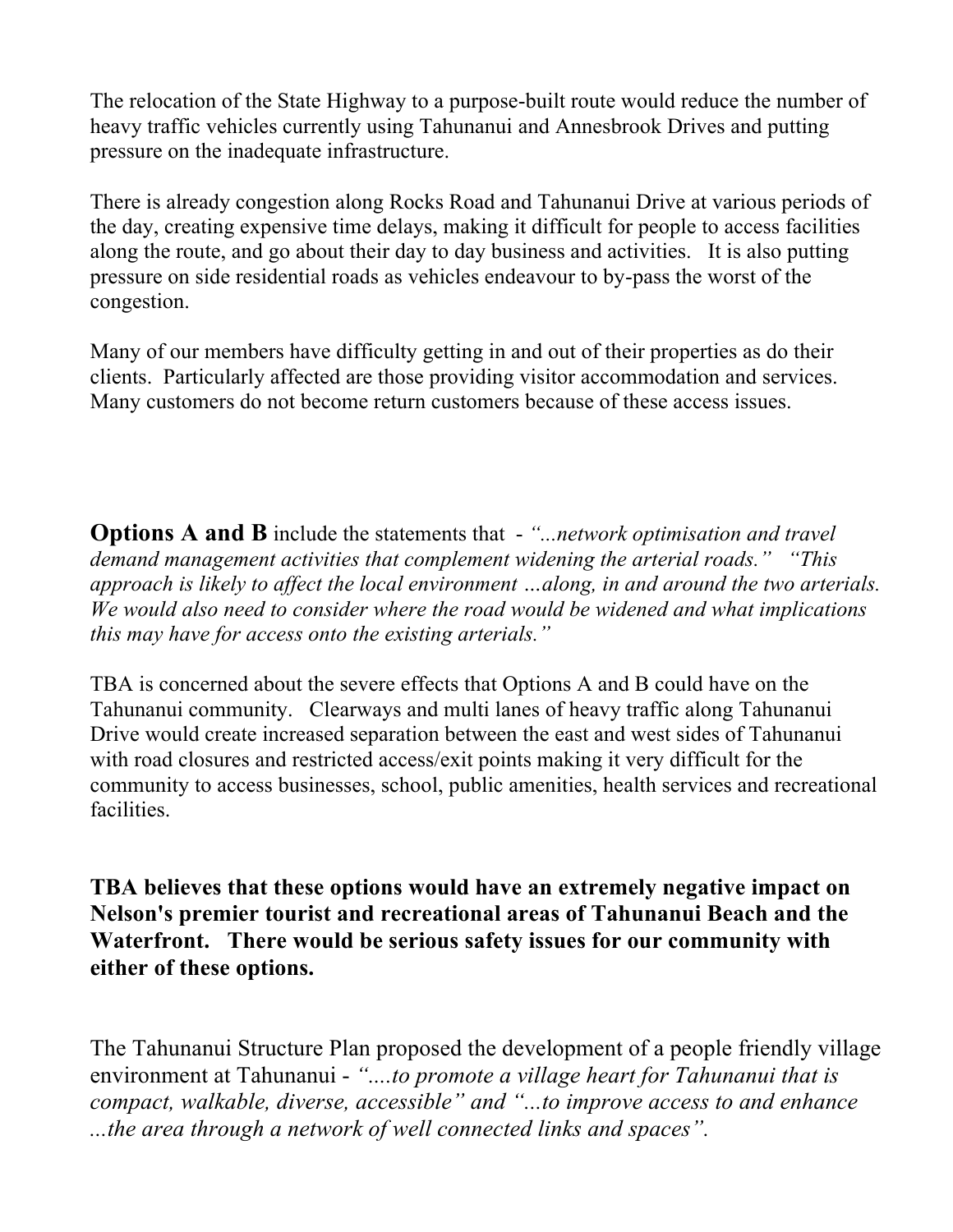### **Walking and Cycling** -

The Tahunanui Business Association supports the concept of an integrated cycle way network. We believe this network should be carefully developed so that the needs of recreational and commuter cyclists are recognised and every effort made to ensure these needs are met.

However, we do not consider that it is **safe** for either pedestrians or cyclists to use the Wakefield Quay/Rocks Road/Tahunanui Drive/Annesbrook Drive route whilst heavy traffic continues to utilise these roads as access to the port and further afield.

The NZTA proposals Options A and B continue to try and squeeze traffic of all forms, be it cyclists, pedestrians, freight, and domestic motorists, on to a road which has already been proven to be incapable of carrying this traffic mix **safely** within the current boundaries.

While Rocks Road continues to carry more than 21 thousand vehicles (approximately) per day and with a projected doubling of log truck numbers, combined with increased weights and lengths of trucks, we do not consider either Option A or B to be a safe or practical proposal.

We consider that proposals to form a shared pathway on the seaward side of Rocks Road will lead to major issues for pedestrians and cyclists in Tahunanui. There are already insufficient opportunities for cyclists and pedestrians to cross Tahunanui Drive within the Tahunanui business area. Furthermore there is no space for cycleways on the carriageway of Tahunanui Drive.

In our opinion any increase in visitors to the Tahunanui business district through increased cycle and pedestrian traffic will exacerbate the existing issues. No solution to these problems has been proposed. It is fact that Rocks Road was not constructed to a standard that can continue to carry the increasing volume of heavy trucks, let alone increased cycle and pedestrian numbers.

**In essence although we support a well planned cycle network TBA does not support spending millions of dollars on a shared walk/cycle project** *until* **a new Southern Arterial is built.** 

**Nelson needs a purpose built link to the port before a walk/cycle way is progressed.**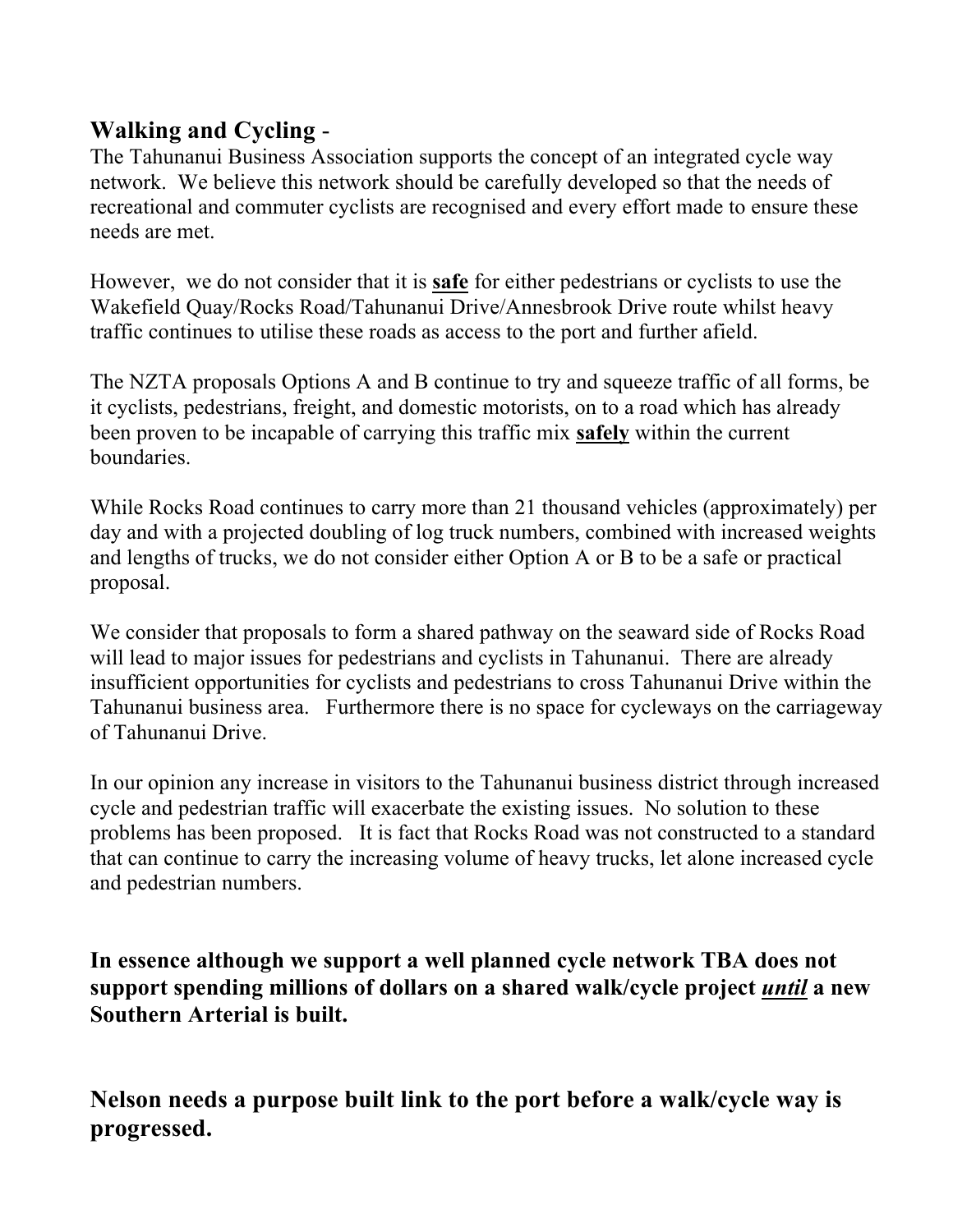#### **The Tahunanui Business Association strongly supports Option C - the development of a new purpose-built route and the relocation of the State Highway to that new route.**

The development of a new arterial road will provide a more balanced option for Nelson as a whole. There is the opportunity to mitigate against the effects of this road on a new carefully designed road. It is not possible to mitigate against the effects of increased traffic on the existing Tahunanui/Annesbrook route.

**The Southern Arterial link as proposed in Option C, for the last 50 years, has been one of the key parts of planning Nelson's development and more specifically Nelson's roading network. It is the missing link!**

# The Tahunanui Business Association Incorporated

Mike Thomas President Tahunanui Business Association Inc smugglerspub@xtra.co.nz

C/- Secretary 15 Grenville Terrace Moana, Nelson 7011 ainslieriddoch@yahoo.co.nz